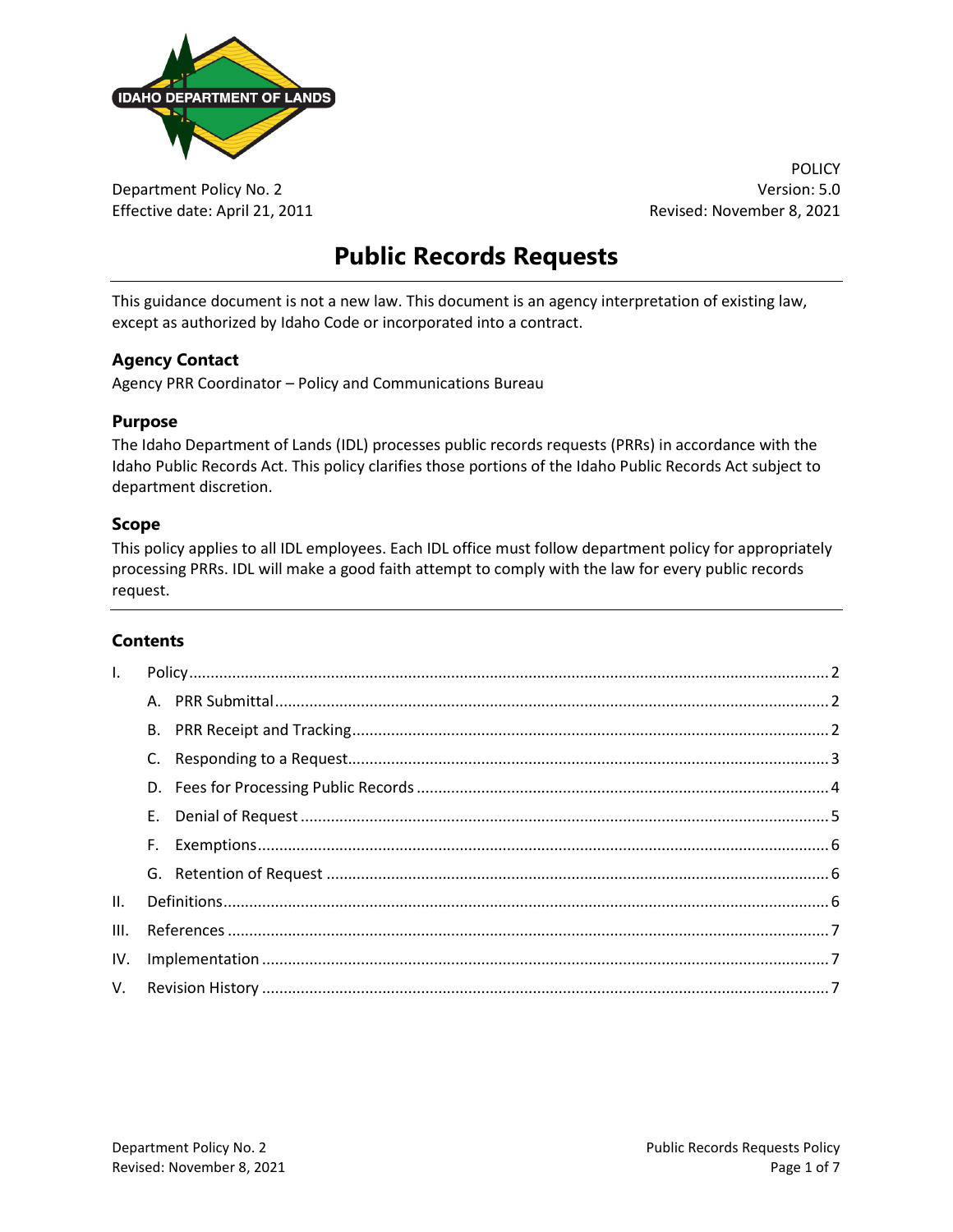# <span id="page-1-0"></span>**I. Policy**

## <span id="page-1-1"></span>**A. PRR Submittal**

#### **1. How the Public May Submit a Records Request**

All Public Records Requests (PRRs) must be received in writing that specifically describes the subject matter and records sought, including a specific date range for when the records requested were created. The requesting party must be as exact as possible when requesting records. A request must describe records sought in sufficient detail to enable the public body to locate such records with reasonable effort. A request must also provide the requester's name, mailing address, email address and telephone number.

IDL's preferred method for submission of a request is completion of the public records request form found on IDL's website: [www.idl.idaho.gov](http://www.idl.idaho.gov/) (select Transparency then click on Public Records Request). When submitted, the form is electronically forwarded from IDL's website to the PRR mailbox. This email account is monitored by the Boise Staff Office. PRRs may also be submitted via email to public records request@idl.idaho.gov, or by hand delivery, U.S. mail, or fax. Regardless of method of submittal, all requests should provide the requester's name, mailing address, email address and telephone number.

#### **2. Requests from Elected Officials**

Public records requests received either verbally or in writing from an elected official must be sent to a Public Information Officer for response (pio@idl.idaho.gov). Elected officials include, but are not limited to, members of the Land Board, state legislators, county commissioners, and congressional offices.

## <span id="page-1-2"></span>**B. PRR Receipt and Tracking**

#### **1. Responsibilities of Agency PRR Coordinator and Area PRR Coordinators**

The assigned Coordinator for each office must track PRRs received by that office to ensure adherence to statutory timelines, and IDL policy and procedure.

The PRR is logged and all documents retained within the Public Records Request pages on IDL's intranet, commonly referred to as SharePoint. If multiple offices need to provide records to fill a PRR, it is the responsibility of the office that received the PRR to track the PRR.

#### **2. Responsibilities of all IDL Employees in Receiving Requests**

If an IDL employee receives a request for record(s) through his or her email, it must be treated as a PRR, and the response process begins immediately. The employee who received the request will forward the request to the PRR Coordinator for that office on the same day received. Notification to the PRR Coordinator must occur prior to any response; a PRR number must be assigned and notated on all correspondence or records sent.

Due to the statutory time limits for responding to PRRs, all IDL employees with active email accounts must use the out-of-office assistant when they will not have access to their email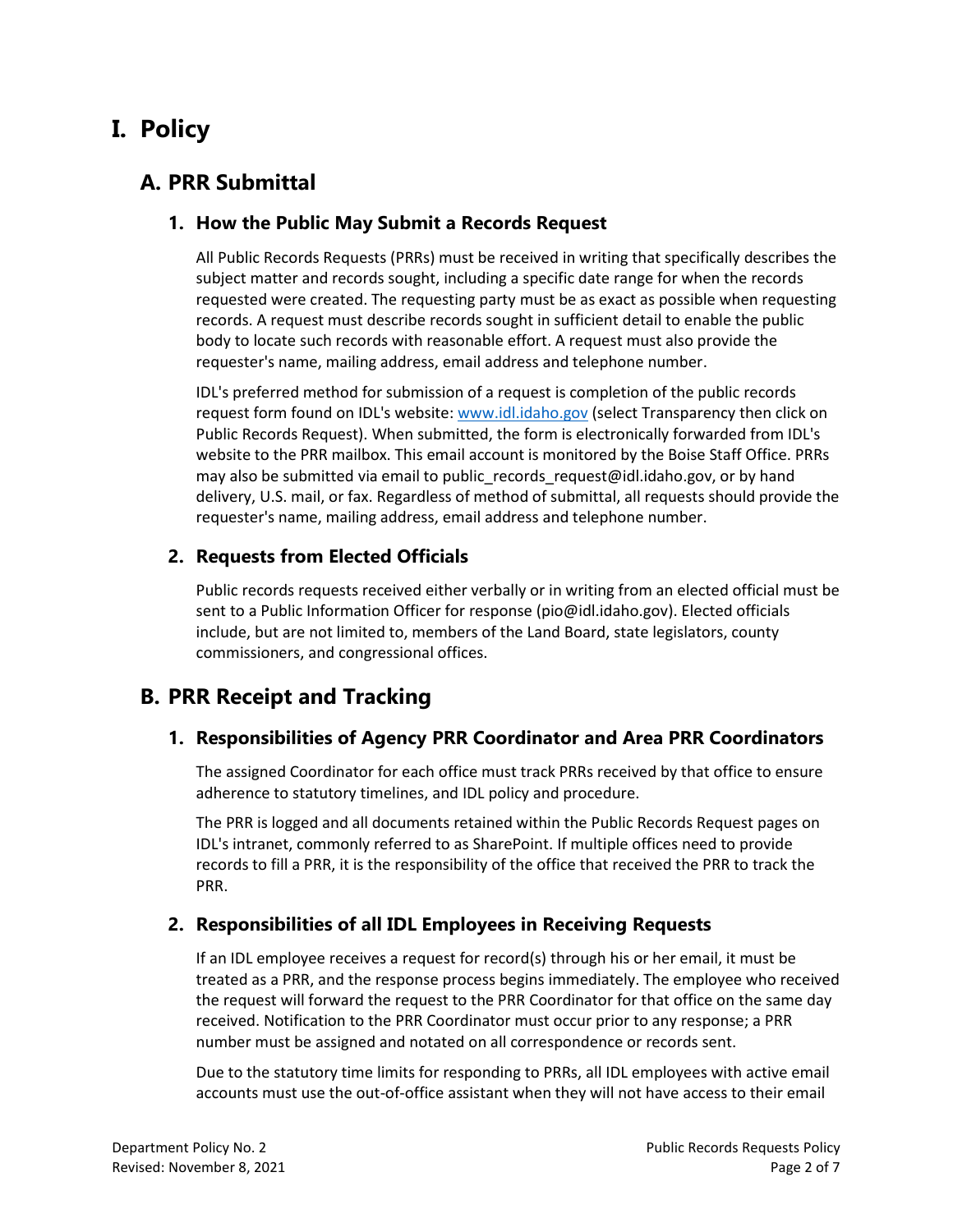during the business day. Out-of-office messages must include the public records request link on IDL's website. [Example: "I am currently out of the office until DATE. If this is a public records request, please fill out the public records request form found on IDL's website: [www.idl.idaho.gov](http://www.idl.idaho.gov/) (select "Transparency" then click on Public Records Request)."]

## <span id="page-2-0"></span>**C. Responding to a Request**

#### **1. Custodian Responsibility**

Once the PRR Coordinator has identified a custodian, it is the responsibility of the custodian to coordinate all activities necessary to fulfill the request. These activities may include but are not limited to:

- contacting the requester for clarification of request if needed;
- gathering records;
- working with other IDL offices to identify and retrieve any additional records necessary to fulfill the request;
- identifying key words and email addresses for electronic search;
- removing exempt information (redactions);
- coordinating legal review; and
- drafting cover letter or explanatory paragraph to be included with emailed response.

The custodian may help the requester narrow the scope of the request or make the request more specific when documents responsive to the request are likely to be voluminous or require payment. All requests for clarification and clarified responses must be documented.

The appropriate Area Manager, Operations Chief, Bureau Chief, or Executive staff member must review any non-routine or sensitive subject matter requests prior to response.

If staff knows that a particular matter within the scope of a request has been the source of litigation or enforcement action in the past or is expected to be in the future, the request must be reviewed by the agency's attorney.

The custodian must immediately contact his or her supervisor and the PRR Coordinator if it appears that it may take more than 10 business days to complete the request.

#### **2. Time Limits – Three and Ten Days**

A request for records must be granted or denied within three days after receipt. If the custodian determines that a request cannot be granted within three days after receipt, IDL will acknowledge receipt of the PRR in writing and advise the requester that up to 10 business days may be necessary to retrieve the requested records. The request must be granted or denied in whole, or in part, within 10 business days. If it is determined that fulfilling the request will result in a fee for labor and/or copies, the 10 business days count will stop on the date the requester is notified of a fee due. All work to fulfill the request stops until the fee is paid. The requester has 30 calendar days to make payment. When the fee is paid, the 10 business days count will resume.

If a state agency does not respond to a PRR within 10 business days following the request, the request is deemed to be denied per Idaho Code.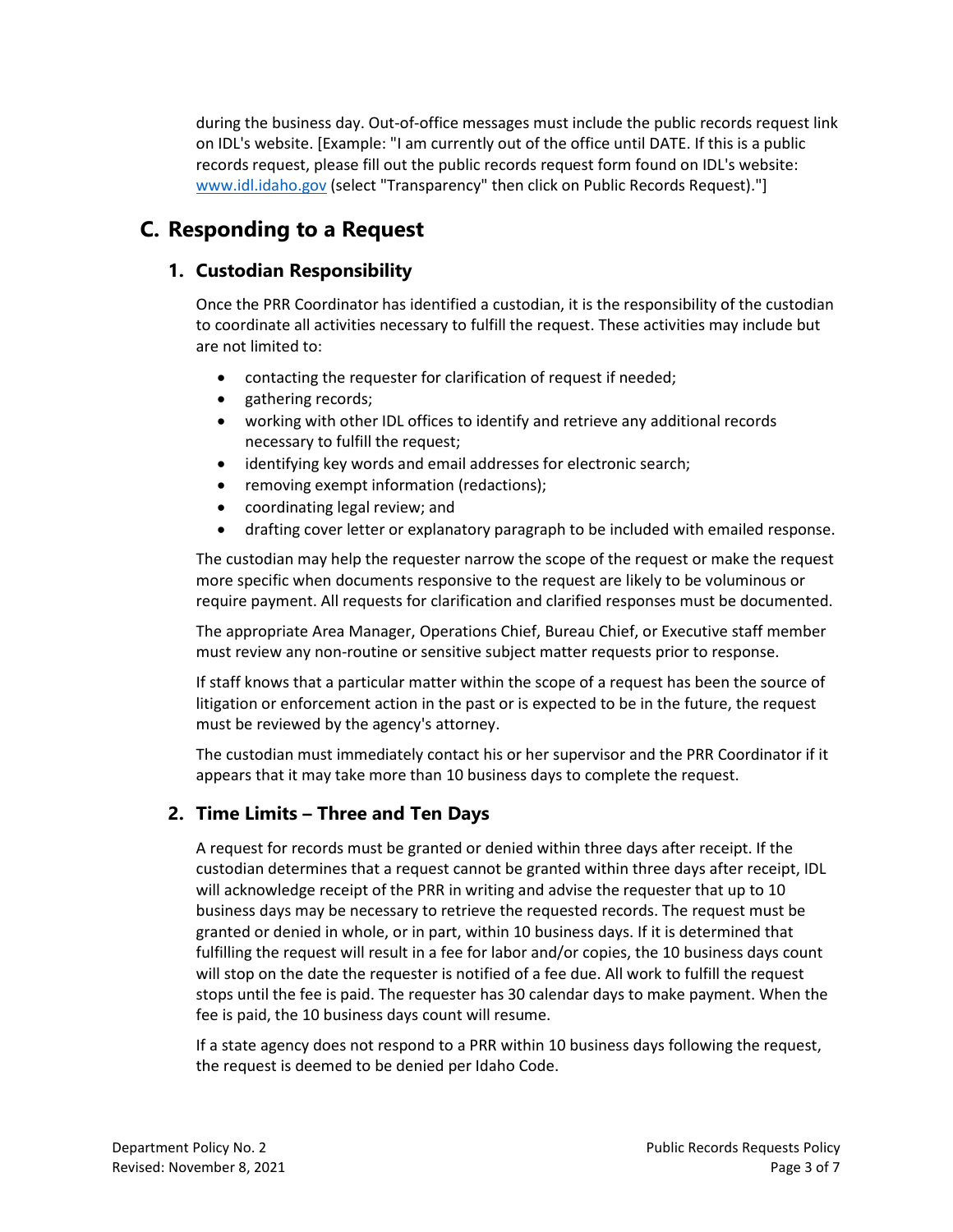#### **3. Responsive Documents**

Responsive documents will be provided electronically unless a hard copy is requested. All responsive documents will be converted to pdf if feasible. In no instance will records be created to fill a request.

#### **4. Records Reviewed On-site**

The requester may examine non-exempt files to select the specific records needed. Should a requester visit an IDL office to inspect records (view and make notes), an IDL staff member must accompany the requester to ensure that records are not altered or destroyed.

IDL must provide access to and copies/scans of records as soon as reasonable upon request. Records must be examined during normal working hours unless the Bureau Chief or Area Manager authorizes otherwise. If the designated custodian authorizes examination of records outside of regular business hours, advance payment of reasonable compensation for this added expense may be required.

## <span id="page-3-0"></span>**D. Fees for Processing Public Records**

Pursuant to Idaho Code, except for fees that are authorized or prescribed under other provisions of Idaho law, no fee shall be charged for the first 2 hours of labor in responding to a request for public records, or for copying the first 100 pages of paper records that are requested. No per page charge will be assessed for a document already in electronic form, if provided electronically to the requester.

Fees may be established to recover the actual labor and copying costs associated with locating and copying documents if:

- The request is for more than 100 pages of paper records; or
- The request includes records from which nonpublic information must be redacted; or
- The actual labor associated with responding to requests for public records exceeds 2 hours.

If fees are charged, they must reflect the personnel and quantity of time that are reasonably necessary to process a request. Fees for labor costs must be charged at the per hour pay rate of the lowest paid administrative staff or employee of the agency who is necessary and qualified to process the request. If a request requires redactions to be made by an attorney, the rate charged shall be no more than the per hour rate of the lowest paid attorney assigned to the agency who is necessary and qualified to process the public records request.

If there is reason to believe that a requester or group of requesters is attempting to separate a request into a series of requests for the purpose of avoiding fees, IDL will aggregate such requests to determine the total fee and will charge accordingly.

The **PRR Cost Estimate Worksheet** must be completed for all PRRs when fees are anticipated. It may be determined that no fee is applicable after completion of the PRR estimate if fees total \$40 or less. No lump sum costs shall be assigned to any public records request.

Prepayment of fees associated with locating, reviewing, and copying records is required. The **Prepayment Notification Letter** must contain the PRR number in the 'RE' section and on the bottom portion that the requester returns with payment. Should the request for payment be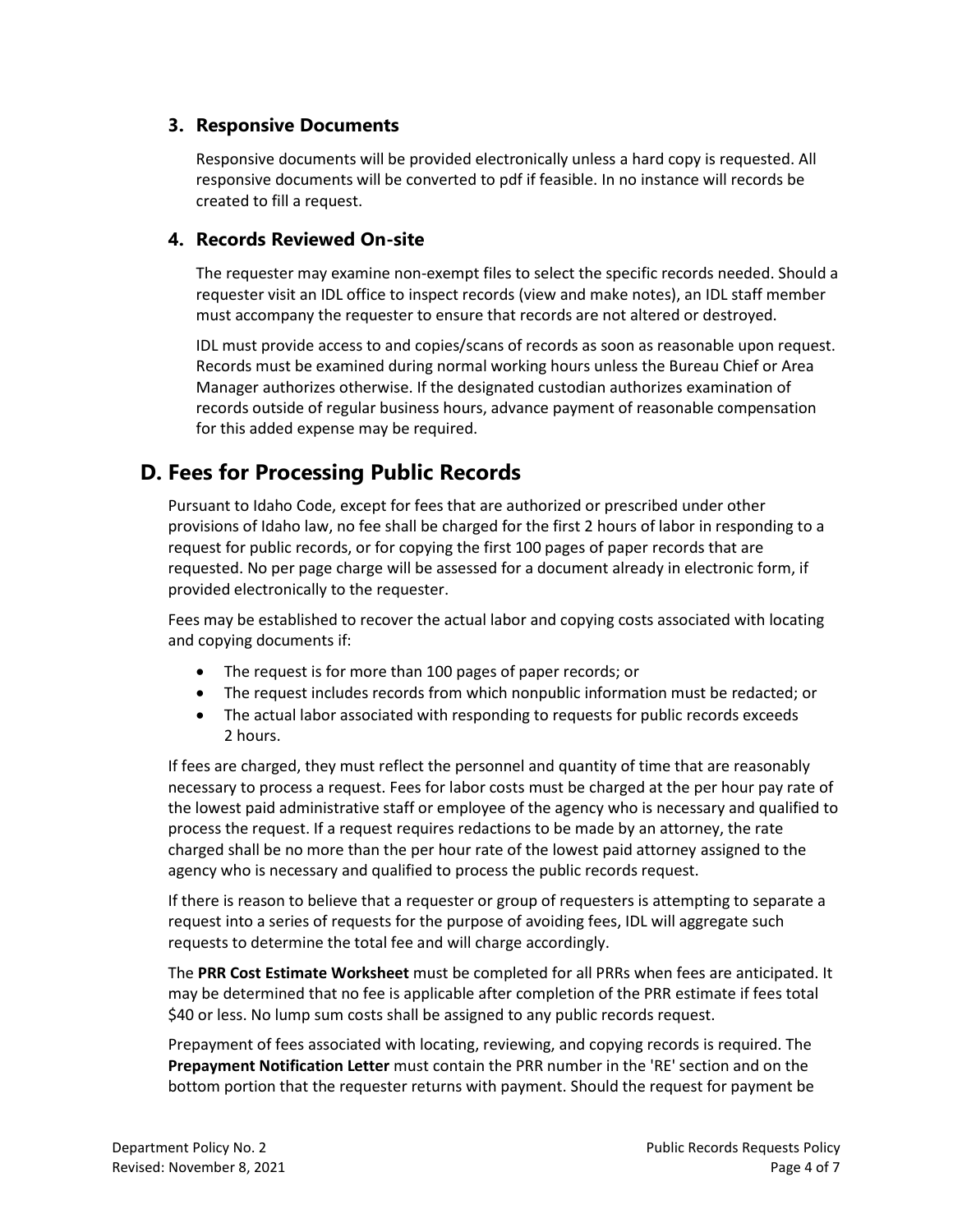ignored, the PRR will be considered withdrawn 30 calendar days from the date the request for prepayment was mailed or emailed.

Once the fees are paid, fulfillment of the request will resume. Copies made, or scans made of paper documents, and time spent will be tracked. At the completion of the request, the **PRR Actual Cost Worksheet** will be completed.

If IDL has collected excess funds, the difference will be refunded to the requester.

If there are additional funds owed to IDL, the requester will be invoiced. However, if the difference owed to IDL is \$40 or less, the additional fees will be waived.

#### **PRR Fee Schedule**

- **No charge for the first 100 copies**
- **No charge for the first 2 hours of research/labor time**
- **Fees will not be charged unless the total exceeds \$40.00**

| Paper copies or scans                  | $$0.10$ per page                           |  |  |
|----------------------------------------|--------------------------------------------|--|--|
| Paper copies nonstandard size          | Actual cost - varies depending on size     |  |  |
| Labor, research, and evaluation time   | Bureau staff per hour pay rate             |  |  |
| Labor, electronic file search          | IT staff per hour pay rate                 |  |  |
| Labor, administrative time             | Administrative staff per hour pay rate     |  |  |
| Labor, redactions, and attorney-client | Deputy Attorney General staff per hour pay |  |  |
| privileged review                      | rate                                       |  |  |
| <b>USB</b>                             | \$5.00                                     |  |  |
| Publication(s)                         | Actual cost                                |  |  |
| Postage                                | Actual cost                                |  |  |

Pursuant to Idaho Code, IDL shall not charge a fee for copying or labor when the requester demonstrates release of records (i) Is likely to contribute significantly to the public's understanding of the operations or activities of the government; (ii) Is not primarily in the individual interest of the requester including, but not limited to, the requester's interest in litigation in which the requester is or may become a party; and (iii) Will not occur if fees are charged because the requester has insufficient financial resources to pay such fees. All three provisions must be met for IDL to waive fees. A request for fee waiver must be approved by a Division Administrator.

## <span id="page-4-0"></span>**E. Denial of Request**

If a request is denied in whole or in part, the requester must be notified in writing. The notice of denial must include:

- A statement indicating that the attorney for the agency has reviewed the request, or that the agency had the opportunity to consult with an attorney and chose not to do so;
- The statutory basis for the denial; and
- A statement of the right to appeal and the time limit for appeal.

When no documents exist to fulfill a request, it is considered a denial and a denial notice will be provided to the requester.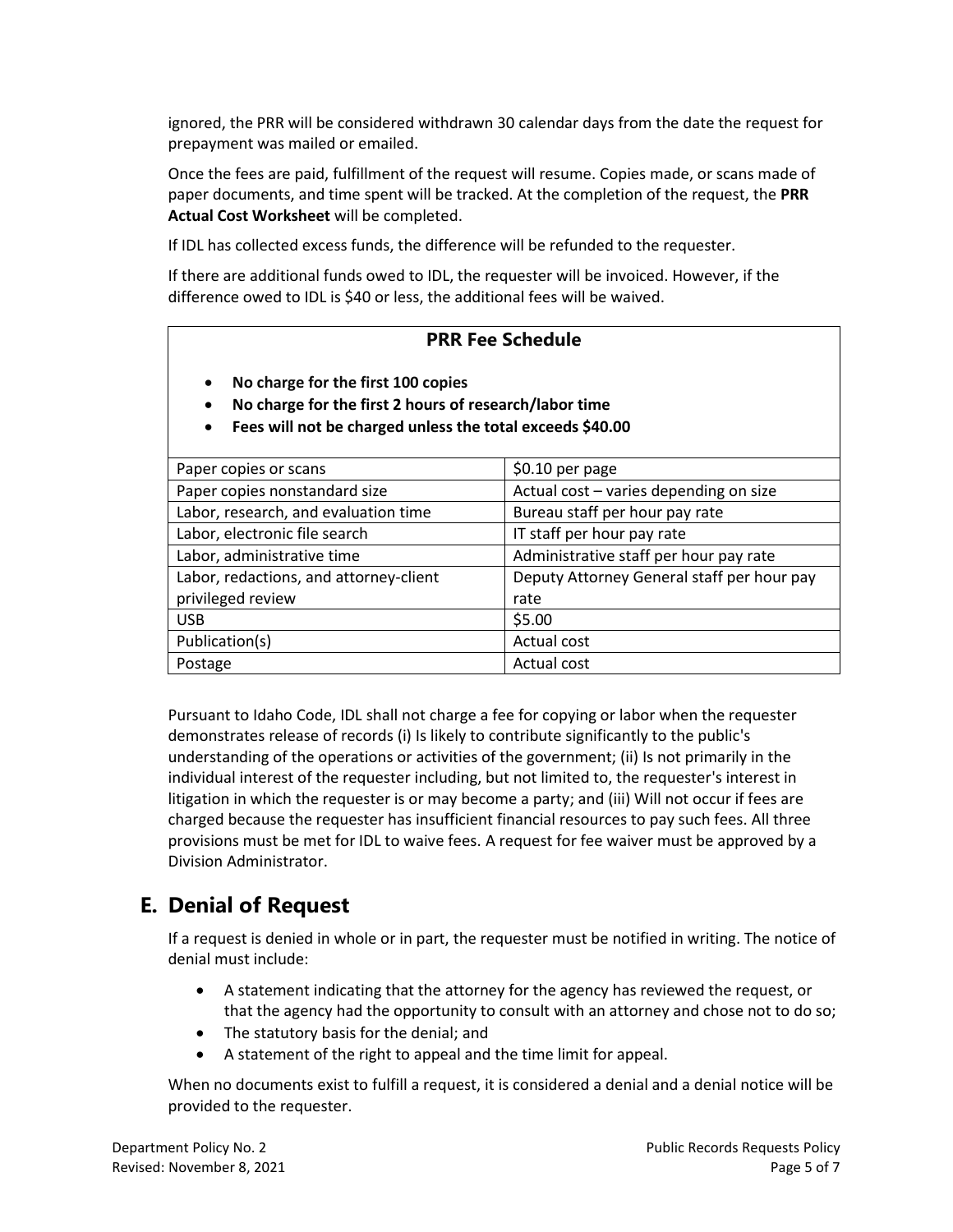The time limit for filing an appeal is 180 days from the mailing date of the denial notice. The sole remedy for protesting the public agency's decision is to file a petition in the district court of the county where the records or some part of them are located, requesting the court to compel the agency to make the information available or to correct the record.

## <span id="page-5-0"></span>**F. Exemptions**

All records at IDL are presumed to be public unless an exemption applies. Following is a list of exemptions commonly cited by IDL. This list is not intended to be a complete list of exemptions allowed by Idaho Public Records Law:

- 74-104: Exemptions in federal or state law—court files of judicial proceedings
- 74-106: Personnel records, personal information, health records, professional discipline
- 74-107: Trade Secrets, production records, appraisals, bids, proprietary information
- 74-108: Archaeological, endangered species, libraries, licensing exams

Records may contain both exempt and nonexempt information. The custodian is responsible for separating the exempt from the nonexempt information, and requesting review from legal counsel if required, before supplying only the nonexempt record. It is prohibited to deny access to a record because the record contains both exempt and nonexempt information.

When any exempt information is removed from a record, the result is a partial denial, and notice of the denial must be provided to the requester in writing.

## <span id="page-5-1"></span>**G. Retention of Request**

All PRRs and responses must be maintained for two years after the 180-day appeal period expires. In the event of a PRR appeal of denial, the PRR, denial, and any appeal records must be retained until three years after the appeal process is completed.

It is the responsibility of each office to retain PRRs and responses in accordance with IDL's retention schedule.

# <span id="page-5-2"></span>**II. Definitions**

**Custodian** Person(s) having custody and control of the public records in question, and responsible for the research, retrieval, and delivery of public records to a requester.

- **Agency PRR Coordinator** IDL employee responsible for maintaining and implementing IDL's Public Records Request policy, including periodic review as specified in policy. Additional tasks involve developing, revising, distributing, and posting guidelines, forms, templates, worksheets, and other documents pertinent to public records requests; managing the PRR pages on IDL's intranet (SharePoint); conducting training as necessary for Area PRR Coordinators; creating year-end agencywide PRR statistical report. Agency PRR Coordinator is staffed within the Policy and Communications Bureau in the Boise Staff Office and acts as primary coordinator for PRRs received by the Boise Staff Office.
- **Area PRR Coordinator** IDL employee tasked with recording, forwarding, tracking, and uploading PRRs received at their respective area or staff office.